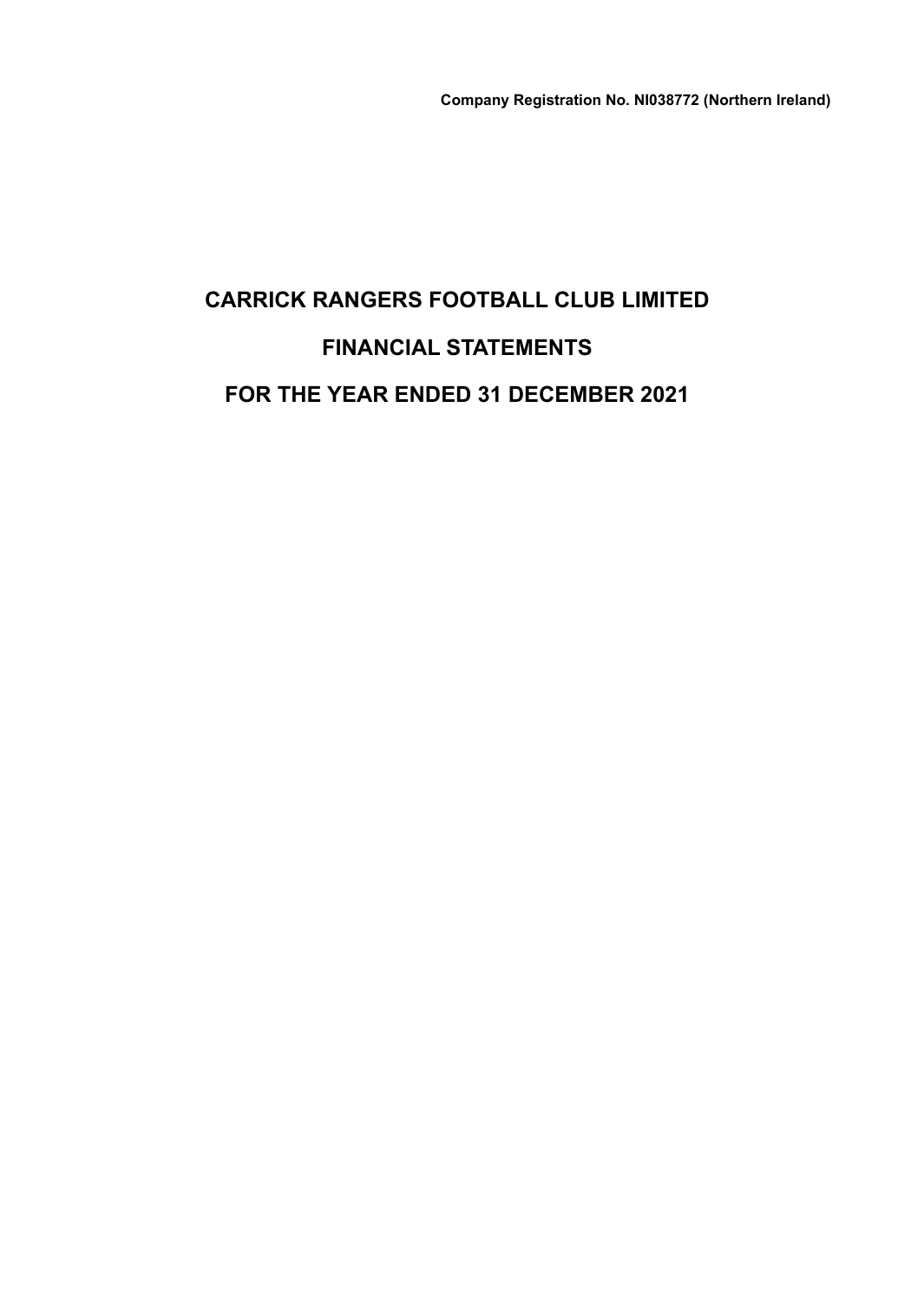### **COMPANY INFORMATION**

| <b>Directors</b>         | Mr David Hilditch<br>Mr James McClurg<br>Mr Jonathan Crooks<br>Mr Gary Coppin<br>Mr Peter Clarke |
|--------------------------|--------------------------------------------------------------------------------------------------|
| Company number           | NI038772                                                                                         |
| <b>Registered office</b> | 248 Upper Newtownards Road<br><b>Belfast</b><br>BT4 3EU                                          |
| <b>Auditor</b>           | <b>Falconer Stewart</b><br>248 Upper Newtownards Road<br><b>Belfast</b><br>BT4 3EU               |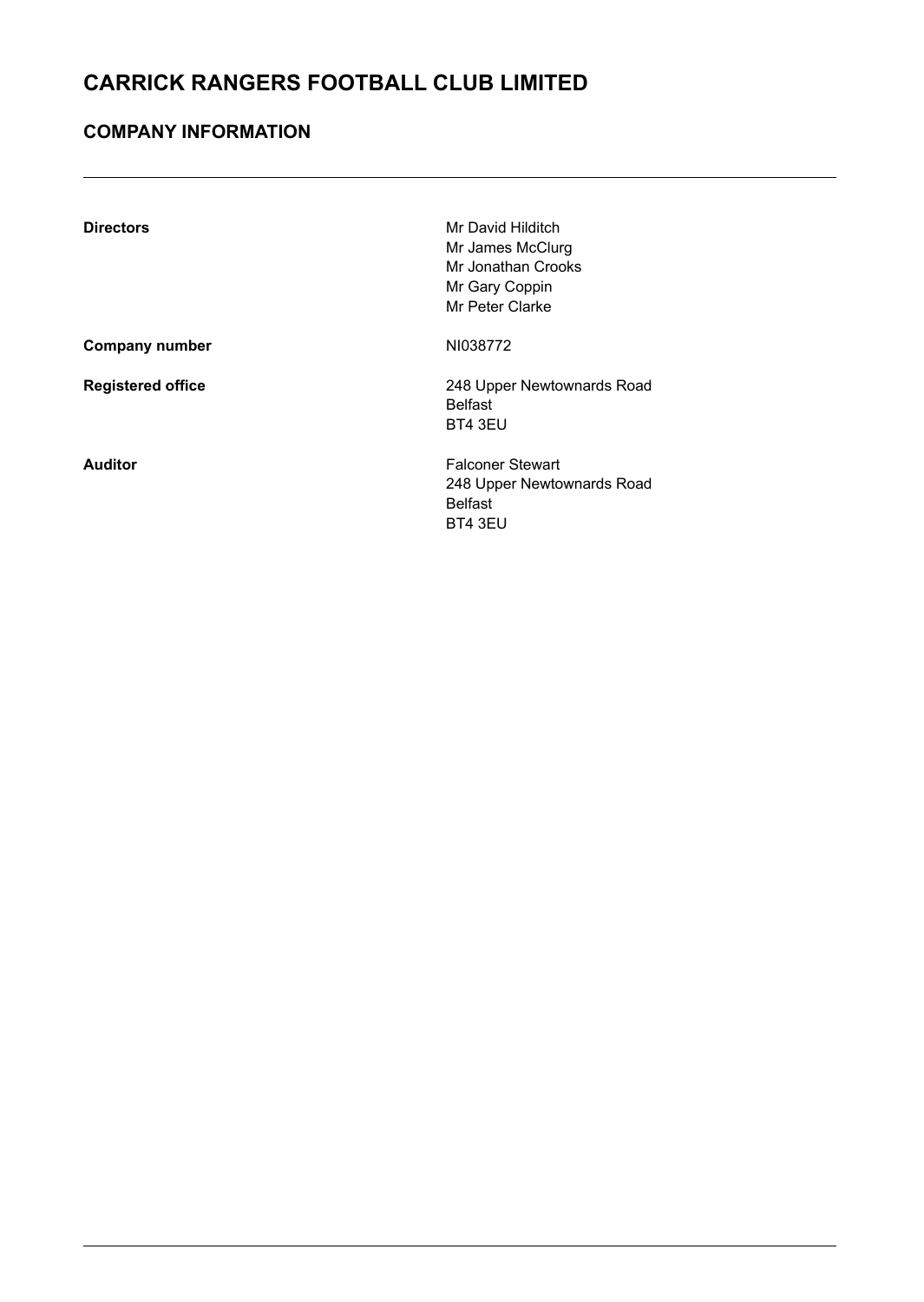### **CONTENTS**

|                                       | Page    |
|---------------------------------------|---------|
| Directors' responsibilities statement | 1       |
| <b>Balance sheet</b>                  | 2       |
| Notes to the financial statements     | $3 - 9$ |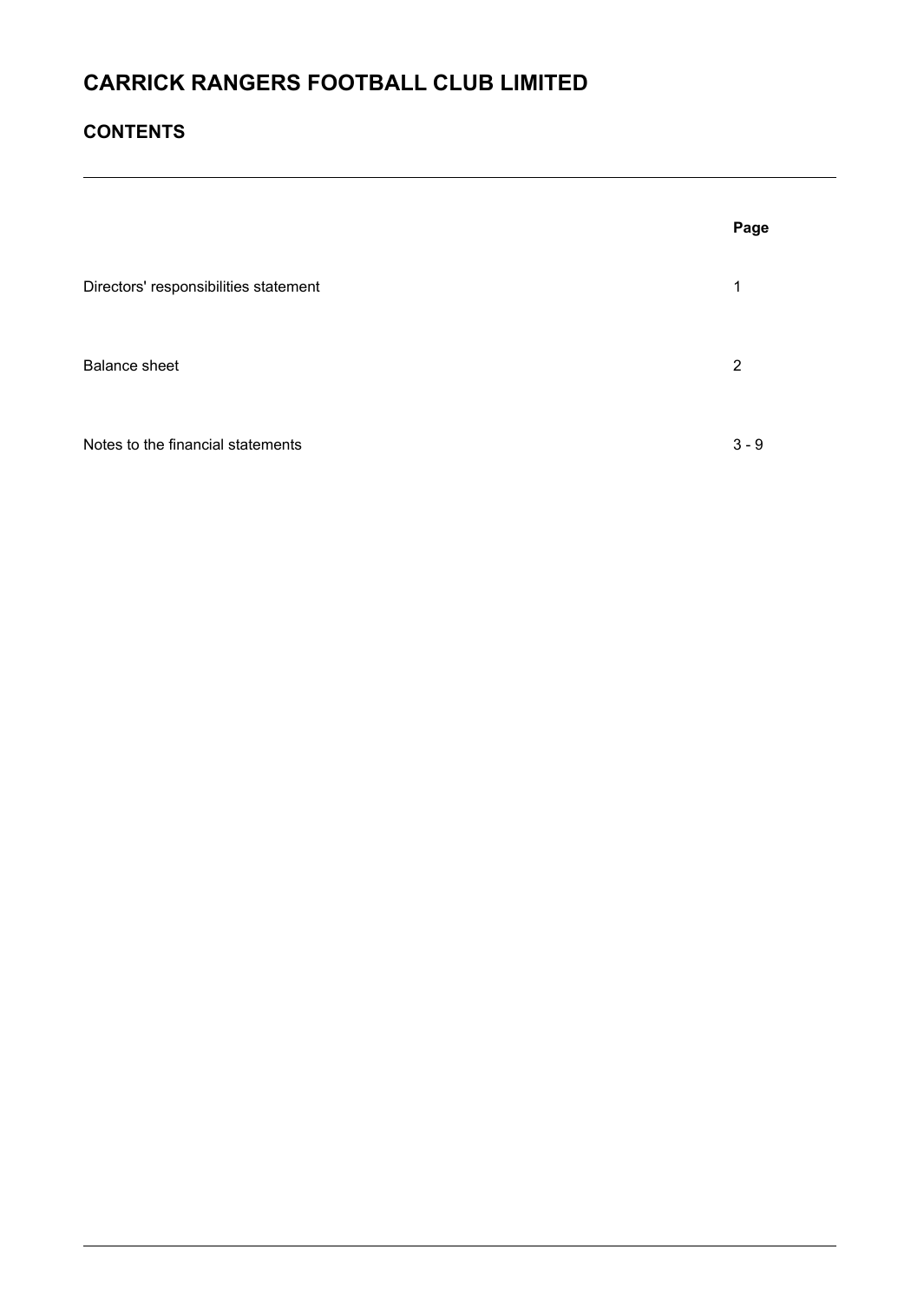### **DIRECTORS' RESPONSIBILITIES STATEMENT** *FOR THE YEAR ENDED 31 DECEMBER 2021*

The directors are responsible for preparing the annual report and the financial statements in accordance with applicable law and regulations.

Company law requires the directors to prepare financial statements for each financial year. Under that law the directors have elected to prepare the financial statements in accordance with United Kingdom Generally Accepted Accounting Practice (United Kingdom Accounting Standards and applicable law). Under company law the directors must not approve the financial statements unless they are satisfied that they give a true and fair view of the state of affairs of the company and of the profit or loss of the company for that period. In preparing these financial statements, the directors are required to:

- select suitable accounting policies and then apply them consistently;
- make judgements and accounting estimates that are reasonable and prudent;
- prepare the financial statements on the going concern basis unless it is inappropriate to presume that the company will continue in business.

The directors are responsible for keeping adequate accounting records that are sufficient to show and explain the company's transactions and disclose with reasonable accuracy at any time the financial position of the company and enable them to ensure that the financial statements comply with the Companies Act 2006. They are also responsible for safeguarding the assets of the company and hence for taking reasonable steps for the prevention and detection of fraud and other irregularities.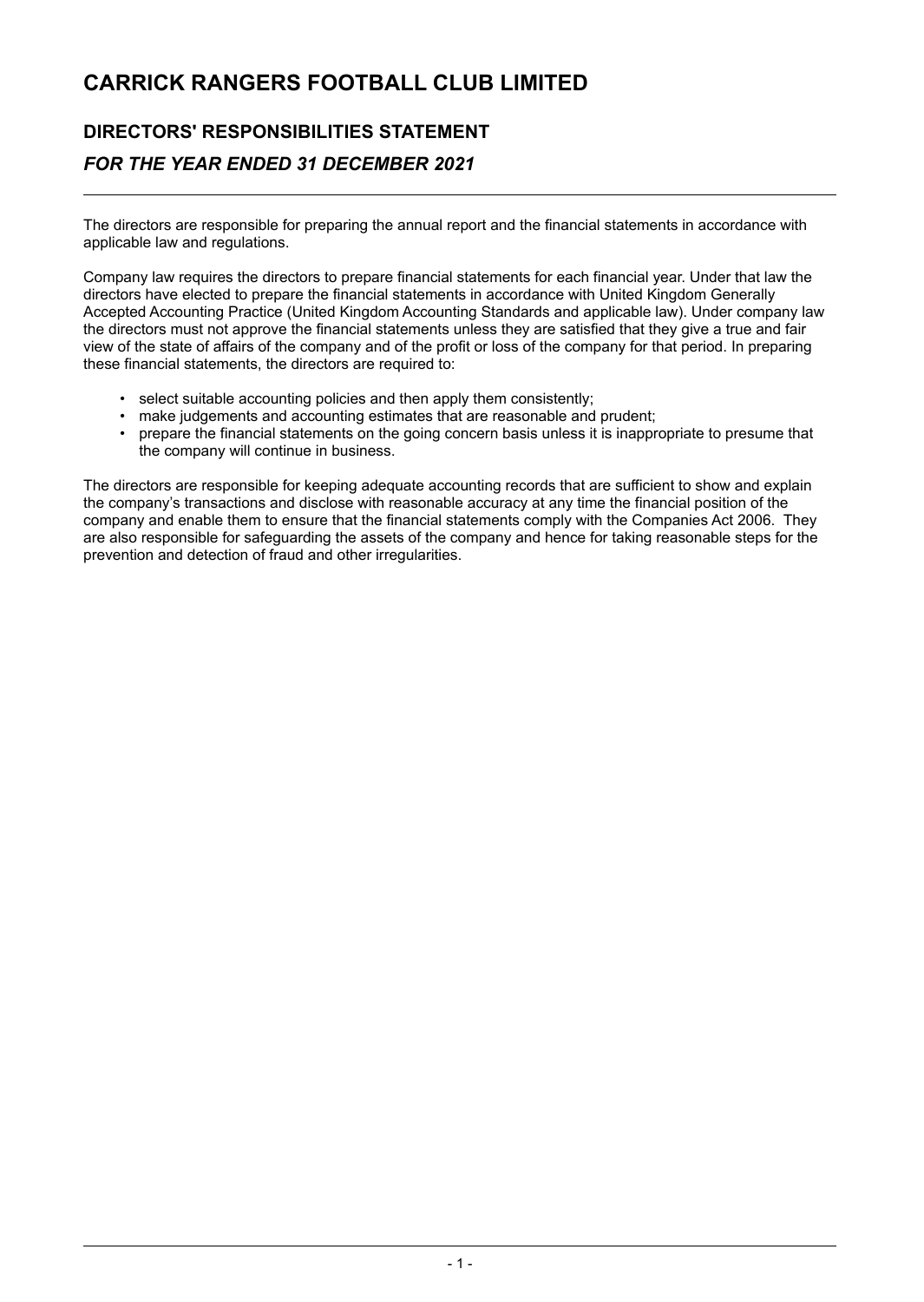### **BALANCE SHEET**

### *AS AT 31 DECEMBER 2021*

|                                              |                |            | 2021     |            | 2020      |  |
|----------------------------------------------|----------------|------------|----------|------------|-----------|--|
|                                              | <b>Notes</b>   | £          | £        | £          | £         |  |
| <b>Fixed assets</b>                          |                |            |          |            |           |  |
| Intangible assets                            | 3              |            | 18,000   |            | 20,000    |  |
| Tangible assets                              | 4              |            | 142,395  |            | 124,690   |  |
|                                              |                |            | 160,395  |            | 144,690   |  |
| <b>Current assets</b>                        |                |            |          |            |           |  |
| <b>Debtors</b>                               | 5              | 13,798     |          |            |           |  |
| Cash at bank and in hand                     |                | 352,117    |          | 243,090    |           |  |
|                                              |                | 365,915    |          | 243,090    |           |  |
| <b>Creditors: amounts falling due within</b> |                |            |          |            |           |  |
| one year                                     | 6              | (125, 955) |          | (103, 562) |           |  |
| <b>Net current assets</b>                    |                |            | 239,960  |            | 139,528   |  |
| <b>Total assets less current liabilities</b> |                |            | 400,355  |            | 284,218   |  |
| <b>Creditors: amounts falling due after</b>  |                |            |          |            |           |  |
| more than one year                           | $\overline{7}$ |            | (1, 371) |            | (25, 834) |  |
| <b>Net assets</b>                            |                |            | 398,984  |            | 258,384   |  |
|                                              |                |            |          |            |           |  |
| <b>Capital and reserves</b>                  |                |            |          |            |           |  |
| Called up share capital                      | 8              |            | 50,000   |            | 50,000    |  |
| Capital redemption reserve                   |                |            | 5,750    |            | 5,750     |  |
| Profit and loss reserves                     |                |            | 343,234  |            | 202,634   |  |
| <b>Total equity</b>                          |                |            | 398,984  |            | 258,384   |  |
|                                              |                |            |          |            |           |  |

The directors of the company have elected not to include a copy of the profit and loss account within the financial statements.

These financial statements have been prepared and delivered in accordance with the provisions applicable to companies subject to the small companies regime.

The financial statements were approved by the board of directors and authorised for issue on 30 March 2022 and are signed on its behalf by:

Mr Peter Clarke **Director**

**Company Registration No. NI038772**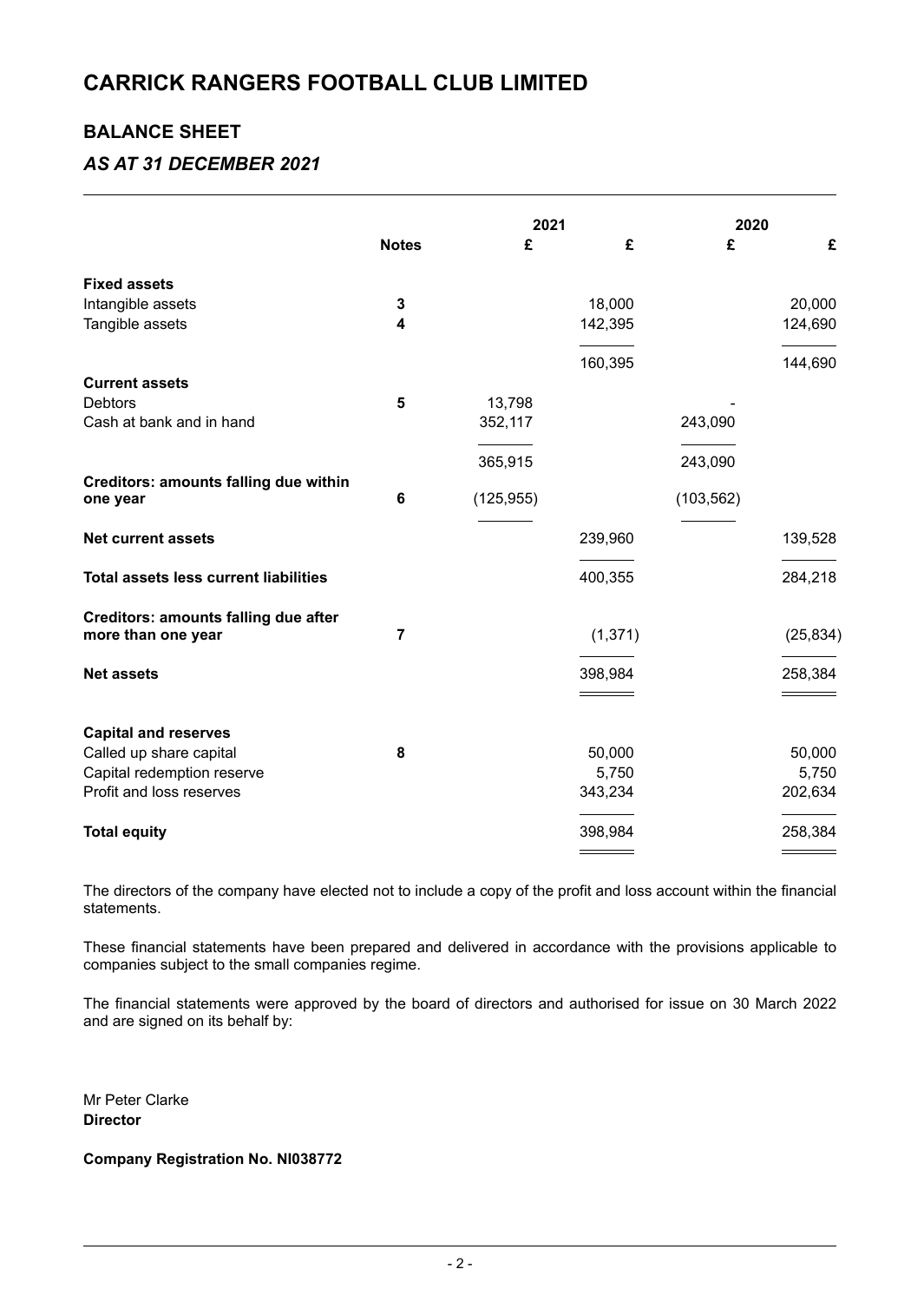### **NOTES TO THE FINANCIAL STATEMENTS** *FOR THE YEAR ENDED 31 DECEMBER 2021*

#### **1 Accounting policies**

#### **Company information**

Carrick Rangers Football Club Limited is a private company limited by shares incorporated in Northern Ireland. The registered office is 248 Upper Newtownards Road, Belfast, BT4 3EU.

#### **1.1 Accounting convention**

These financial statements have been prepared in accordance with FRS 102 "The Financial Reporting Standard applicable in the UK and Republic of Ireland" ("FRS 102") and the requirements of the Companies Act 2006 as applicable to companies subject to the small companies regime. The disclosure requirements of section 1A of FRS 102 have been applied other than where additional disclosure is required to show a true and fair view.

The financial statements are prepared in sterling, which is the functional currency of the company. Monetary amounts in these financial statements are rounded to the nearest £.

The financial statements have been prepared under the historical cost convention, modified to include the revaluation of freehold properties and to include investment properties and certain financial instruments at fair value. The principal accounting policies adopted are set out below.

#### **1.2 Turnover**

Turnover is recognised at the fair value of the consideration received or receivable for goods and services provided in the normal course of business, and is shown net of VAT and other sales related taxes. The fair value of consideration takes into account trade discounts, settlement discounts and volume rebates.

When cash inflows are deferred and represent a financing arrangement, the fair value of the consideration is the present value of the future receipts. The difference between the fair value of the consideration and the nominal amount received is recognised as interest income.

Revenue from the sale of goods is recognised when the significant risks and rewards of ownership of the goods have passed to the buyer (usually on dispatch of the goods), the amount of revenue can be measured reliably, it is probable that the economic benefits associated with the transaction will flow to the entity and the costs incurred or to be incurred in respect of the transaction can be measured reliably.

Revenue from contracts for the provision of professional services is recognised by reference to the stage of completion when the stage of completion, costs incurred and costs to complete can be estimated reliably. The stage of completion is calculated by comparing costs incurred, mainly in relation to contractual hourly staff rates and materials, as a proportion of total costs. Where the outcome cannot be estimated reliably, revenue is recognised only to the extent of the expenses recognised that it is probable will be recovered.

#### **1.3 Intangible fixed assets - goodwill**

Goodwill represents the excess of the cost of acquisition of unincorporated businesses over the fair value of net assets acquired. It is initially recognised as an asset at cost and is subsequently measured at cost less accumulated amortisation and accumulated impairment losses.

For the purposes of impairment testing, goodwill is allocated to the cash-generating units expected to benefit from the acquisition. Cash-generating units to which goodwill has been allocated are tested for impairment at least annually, or more frequently when there is an indication that the unit may be impaired. If the recoverable amount of the cash-generating unit is less than the carrying amount of the unit, the impairment loss is allocated first to reduce the carrying amount of any goodwill allocated to the unit and then to the other assets of the unit pro-rata on the basis of the carrying amount of each asset in the unit.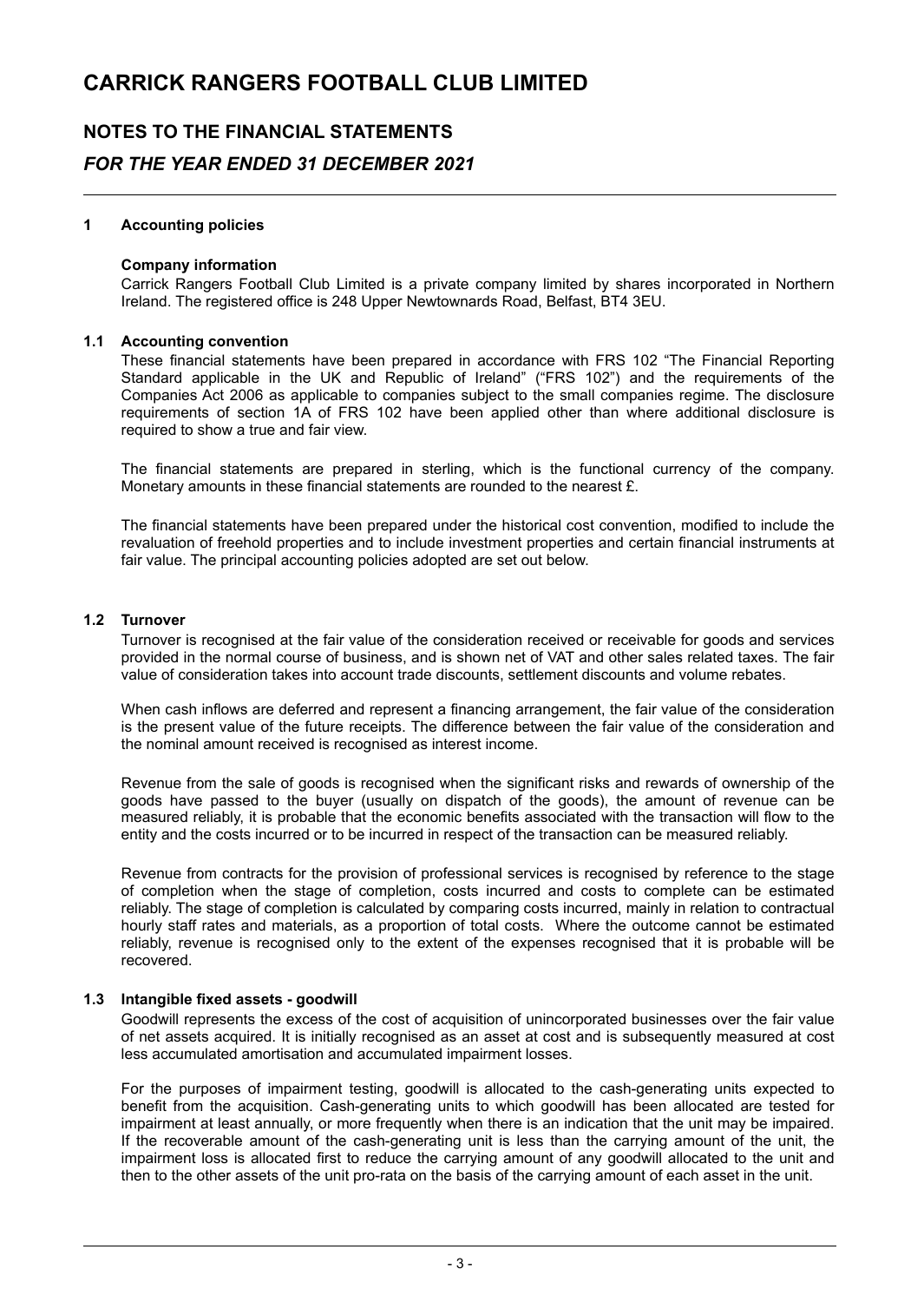### **NOTES TO THE FINANCIAL STATEMENTS (CONTINUED)** *FOR THE YEAR ENDED 31 DECEMBER 2021*

#### **1 Accounting policies (Continued)**

### **1.4 Tangible fixed assets**

Tangible fixed assets are initially measured at cost and subsequently measured at cost or valuation, net of depreciation and any impairment losses.

Depreciation is recognised so as to write off the cost or valuation of assets less their residual values over their useful lives on the following bases:

Plant and machinery 10% per annum straight line Fixtures, fittings & equipment 25% per annum straight line

The gain or loss arising on the disposal of an asset is determined as the difference between the sale proceeds and the carrying value of the asset, and is credited or charged to profit or loss.

#### **1.5 Impairment of fixed assets**

At each reporting period end date, the company reviews the carrying amounts of its tangible and intangible assets to determine whether there is any indication that those assets have suffered an impairment loss. If any such indication exists, the recoverable amount of the asset is estimated in order to determine the extent of the impairment loss (if any). Where it is not possible to estimate the recoverable amount of an individual asset, the company estimates the recoverable amount of the cash-generating unit to which the asset belongs.

Recoverable amount is the higher of fair value less costs to sell and value in use. In assessing value in use, the estimated future cash flows are discounted to their present value using a pre-tax discount rate that reflects current market assessments of the time value of money and the risks specific to the asset for which the estimates of future cash flows have not been adjusted.

If the recoverable amount of an asset (or cash-generating unit) is estimated to be less than its carrying amount, the carrying amount of the asset (or cash-generating unit) is reduced to its recoverable amount. An impairment loss is recognised immediately in profit or loss, unless the relevant asset is carried at a revalued amount, in which case the impairment loss is treated as a revaluation decrease.

Recognised impairment losses are reversed if, and only if, the reasons for the impairment loss have ceased to apply. Where an impairment loss subsequently reverses, the carrying amount of the asset (or cash-generating unit) is increased to the revised estimate of its recoverable amount, but so that the increased carrying amount does not exceed the carrying amount that would have been determined had no impairment loss been recognised for the asset (or cash-generating unit) in prior years. A reversal of an impairment loss is recognised immediately in profit or loss, unless the relevant asset is carried at a revalued amount, in which case the reversal of the impairment loss is treated as a revaluation increase.

#### **1.6 Cash and cash equivalents**

Cash and cash equivalents are basic financial assets and include cash in hand, deposits held at call with banks, other short-term liquid investments with original maturities of three months or less, and bank overdrafts. Bank overdrafts are shown within borrowings in current liabilities.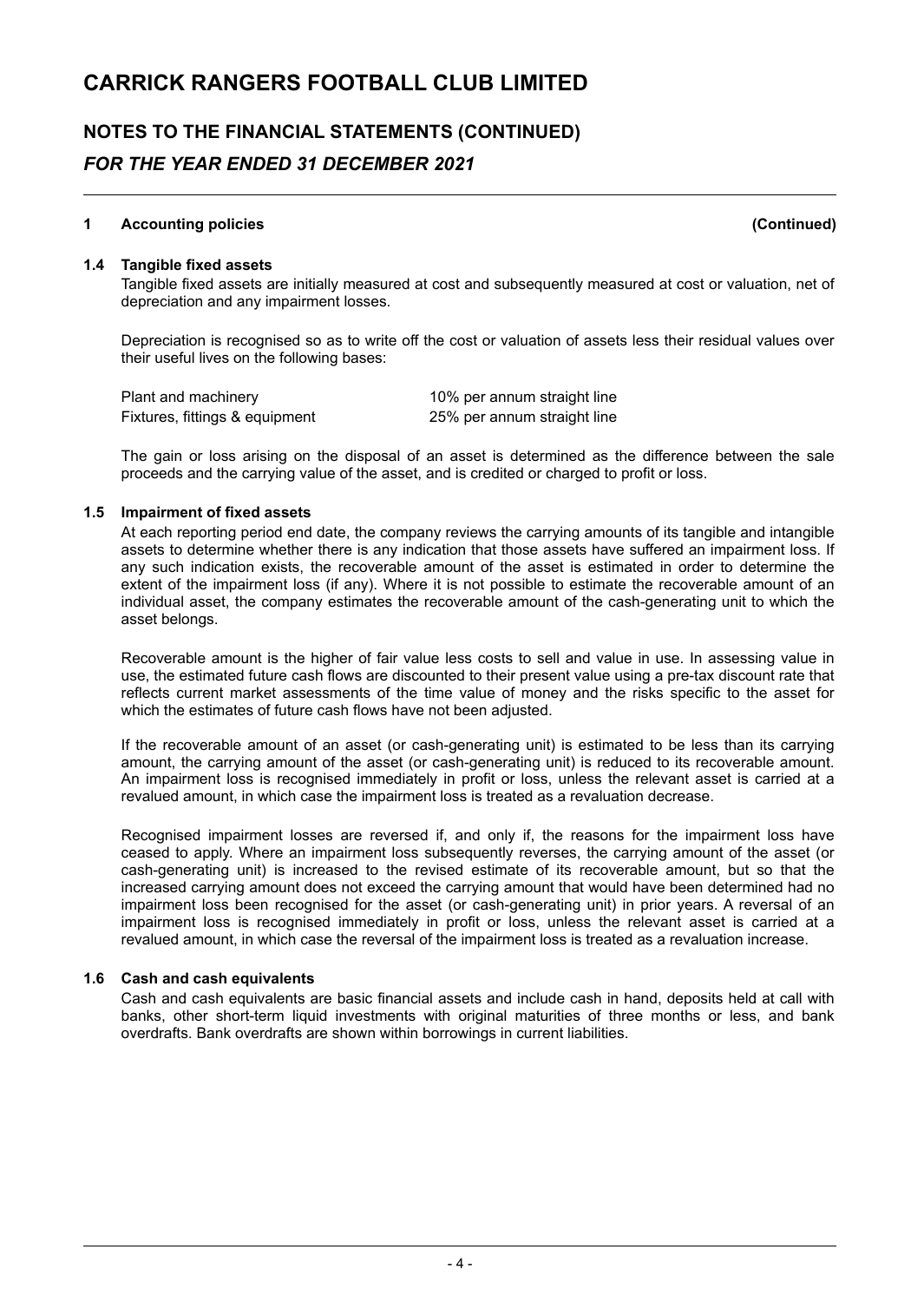### **NOTES TO THE FINANCIAL STATEMENTS (CONTINUED)** *FOR THE YEAR ENDED 31 DECEMBER 2021*

#### **1 Accounting policies (Continued)**

#### **1.7 Financial instruments**

The company has elected to apply the provisions of Section 11 'Basic Financial Instruments' and Section 12 'Other Financial Instruments Issues' of FRS 102 to all of its financial instruments.

Financial instruments are recognised in the company's balance sheet when the company becomes party to the contractual provisions of the instrument.

Financial assets and liabilities are offset, with the net amounts presented in the financial statements, when there is a legally enforceable right to set off the recognised amounts and there is an intention to settle on a net basis or to realise the asset and settle the liability simultaneously.

#### *Basic financial assets*

Basic financial assets, which include debtors and cash and bank balances, are initially measured at transaction price including transaction costs and are subsequently carried at amortised cost using the effective interest method unless the arrangement constitutes a financing transaction, where the transaction is measured at the present value of the future receipts discounted at a market rate of interest. Financial assets classified as receivable within one year are not amortised.

#### *Classification of financial liabilities*

Financial liabilities and equity instruments are classified according to the substance of the contractual arrangements entered into. An equity instrument is any contract that evidences a residual interest in the assets of the company after deducting all of its liabilities.

#### *Basic financial liabilities*

Basic financial liabilities, including creditors, bank loans, loans from fellow group companies and preference shares that are classified as debt, are initially recognised at transaction price unless the arrangement constitutes a financing transaction, where the debt instrument is measured at the present value of the future payments discounted at a market rate of interest. Financial liabilities classified as payable within one year are not amortised.

Debt instruments are subsequently carried at amortised cost, using the effective interest rate method.

Trade creditors are obligations to pay for goods or services that have been acquired in the ordinary course of business from suppliers. Amounts payable are classified as current liabilities if payment is due within one year or less. If not, they are presented as non-current liabilities. Trade creditors are recognised initially at transaction price and subsequently measured at amortised cost using the effective interest method.

#### **1.8 Equity instruments**

Equity instruments issued by the company are recorded at the proceeds received, net of transaction costs. Dividends payable on equity instruments are recognised as liabilities once they are no longer at the discretion of the company.

Changes in the fair value of derivatives that are designated and qualify as fair value hedges are recognised in profit or loss immediately, together with any changes in the fair value of the hedged asset or liability that are attributable to the hedged risk.

#### **1.9 Taxation**

The tax expense represents the sum of the tax currently payable and deferred tax.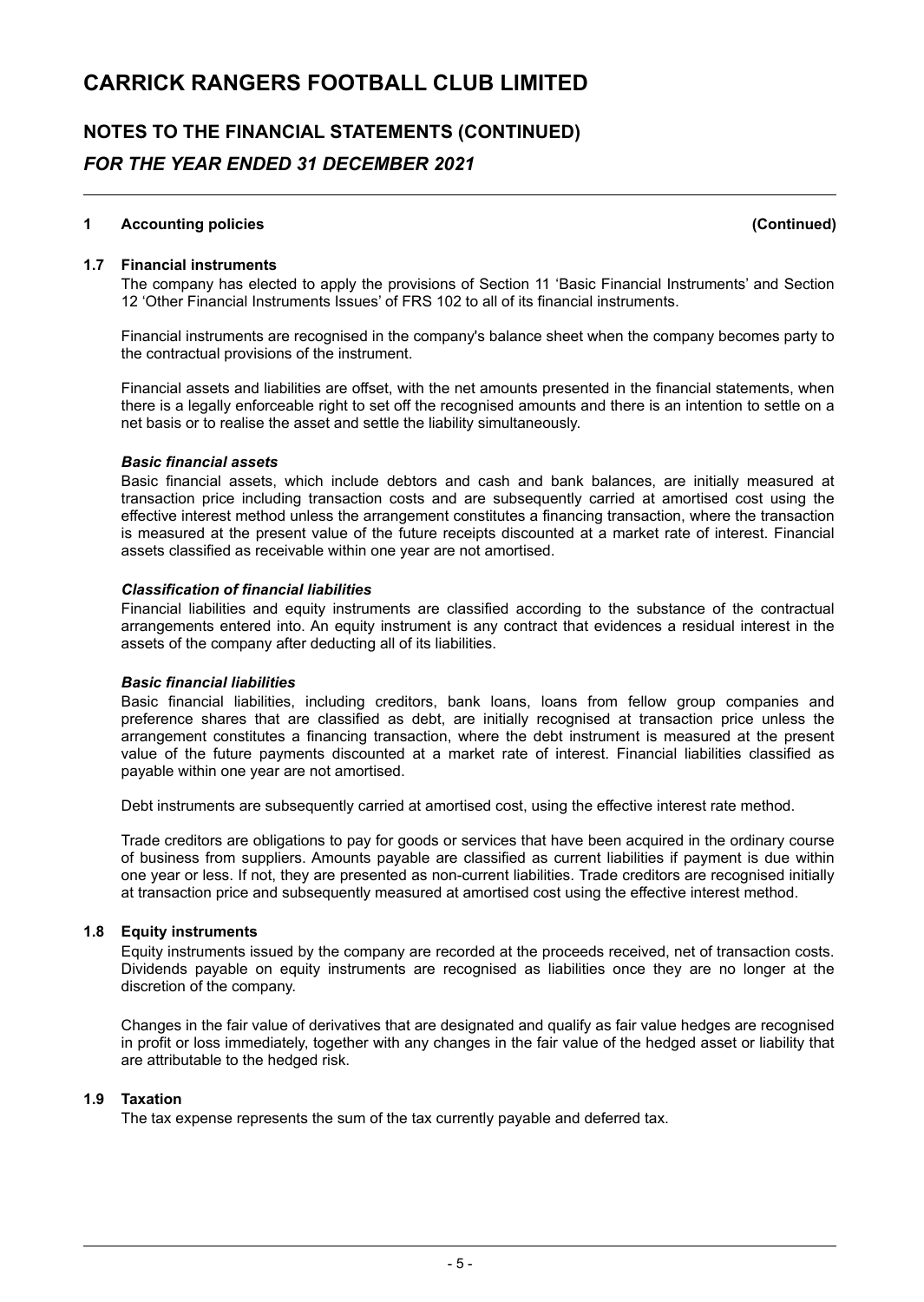### **NOTES TO THE FINANCIAL STATEMENTS (CONTINUED)** *FOR THE YEAR ENDED 31 DECEMBER 2021*

#### **1 Accounting policies (Continued)**

#### *Current tax*

The tax currently payable is based on taxable profit for the year. Taxable profit differs from net profit as reported in the profit and loss account because it excludes items of income or expense that are taxable or deductible in other years and it further excludes items that are never taxable or deductible. The company's liability for current tax is calculated using tax rates that have been enacted or substantively enacted by the reporting end date.

#### *Deferred tax*

Deferred tax liabilities are generally recognised for all timing differences and deferred tax assets are recognised to the extent that it is probable that they will be recovered against the reversal of deferred tax liabilities or other future taxable profits. Such assets and liabilities are not recognised if the timing difference arises from goodwill or from the initial recognition of other assets and liabilities in a transaction that affects neither the tax profit nor the accounting profit.

The carrying amount of deferred tax assets is reviewed at each reporting end date and reduced to the extent that it is no longer probable that sufficient taxable profits will be available to allow all or part of the asset to be recovered. Deferred tax is calculated at the tax rates that are expected to apply in the period when the liability is settled or the asset is realised. Deferred tax is charged or credited in the profit and loss account, except when it relates to items charged or credited directly to equity, in which case the deferred tax is also dealt with in equity. Deferred tax assets and liabilities are offset when the company has a legally enforceable right to offset current tax assets and liabilities and the deferred tax assets and liabilities relate to taxes levied by the same tax authority.

#### **1.10 Employee benefits**

The costs of short-term employee benefits are recognised as a liability and an expense, unless those costs are required to be recognised as part of the cost of stock or fixed assets.

The cost of any unused holiday entitlement is recognised in the period in which the employee's services are received.

Termination benefits are recognised immediately as an expense when the company is demonstrably committed to terminate the employment of an employee or to provide termination benefits.

#### **1.11 Leases**

Rentals payable under operating leases, including any lease incentives received, are charged to profit or loss on a straight line basis over the term of the relevant lease except where another more systematic basis is more representative of the time pattern in which economic benefits from the leases asset are consumed.

#### **1.12 Government grants**

Government grants are recognised at the fair value of the asset received or receivable when there is reasonable assurance that the grant conditions will be met and the grants will be received.

A grant that specifies performance conditions is recognised in income when the performance conditions are met. Where a grant does not specify performance conditions it is recognised in income when the proceeds are received or receivable. A grant received before the recognition criteria are satisfied is recognised as a liability.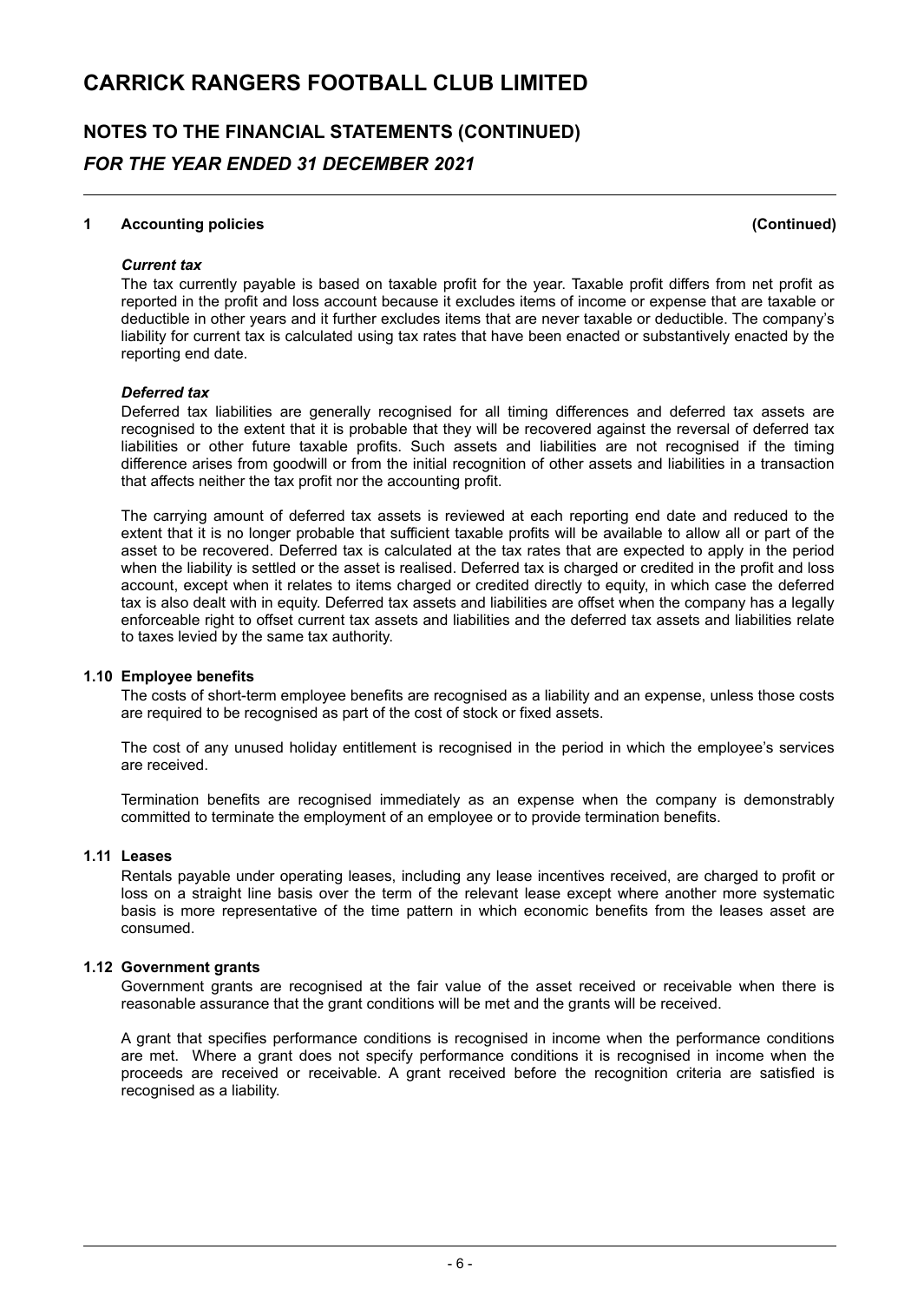### **NOTES TO THE FINANCIAL STATEMENTS (CONTINUED)** *FOR THE YEAR ENDED 31 DECEMBER 2021*

#### **2 Judgements and key sources of estimation uncertainty**

In the application of the company's accounting policies, the directors are required to make judgements, estimates and assumptions about the carrying amount of assets and liabilities that are not readily apparent from other sources. The estimates and associated assumptions are based on historical experience and other factors that are considered to be relevant. Actual results may differ from these estimates.

The estimates and underlying assumptions are reviewed on an ongoing basis. Revisions to accounting estimates are recognised in the period in which the estimate is revised where the revision affects only that period, or in the period of the revision and future periods where the revision affects both current and future periods.

#### **3 Intangible fixed assets**

|                                        | Goodwill<br>£ |
|----------------------------------------|---------------|
| Cost                                   |               |
| At 1 January 2021 and 31 December 2021 | 22,000        |
| <b>Amortisation and impairment</b>     |               |
| At 1 January 2021                      | 2,000         |
| Amortisation charged for the year      | 2,000         |
| At 31 December 2021                    | 4,000         |
| <b>Carrying amount</b>                 |               |
| At 31 December 2021                    | 18,000        |
| At 31 December 2020                    | 20,000        |

#### **4 Tangible fixed assets**

|                                    | <b>Plant and machinery etc</b> |
|------------------------------------|--------------------------------|
|                                    | £                              |
| Cost                               |                                |
| At 1 January 2021                  | 462,091                        |
| Additions                          | 70,646                         |
| At 31 December 2021                | 532,737                        |
| <b>Depreciation and impairment</b> |                                |
| At 1 January 2021                  | 337,401                        |
| Depreciation charged in the year   | 52,941                         |
| At 31 December 2021                | 390,342                        |
| <b>Carrying amount</b>             |                                |
| At 31 December 2021                | 142,395                        |
| At 31 December 2020                | 124,690                        |
|                                    |                                |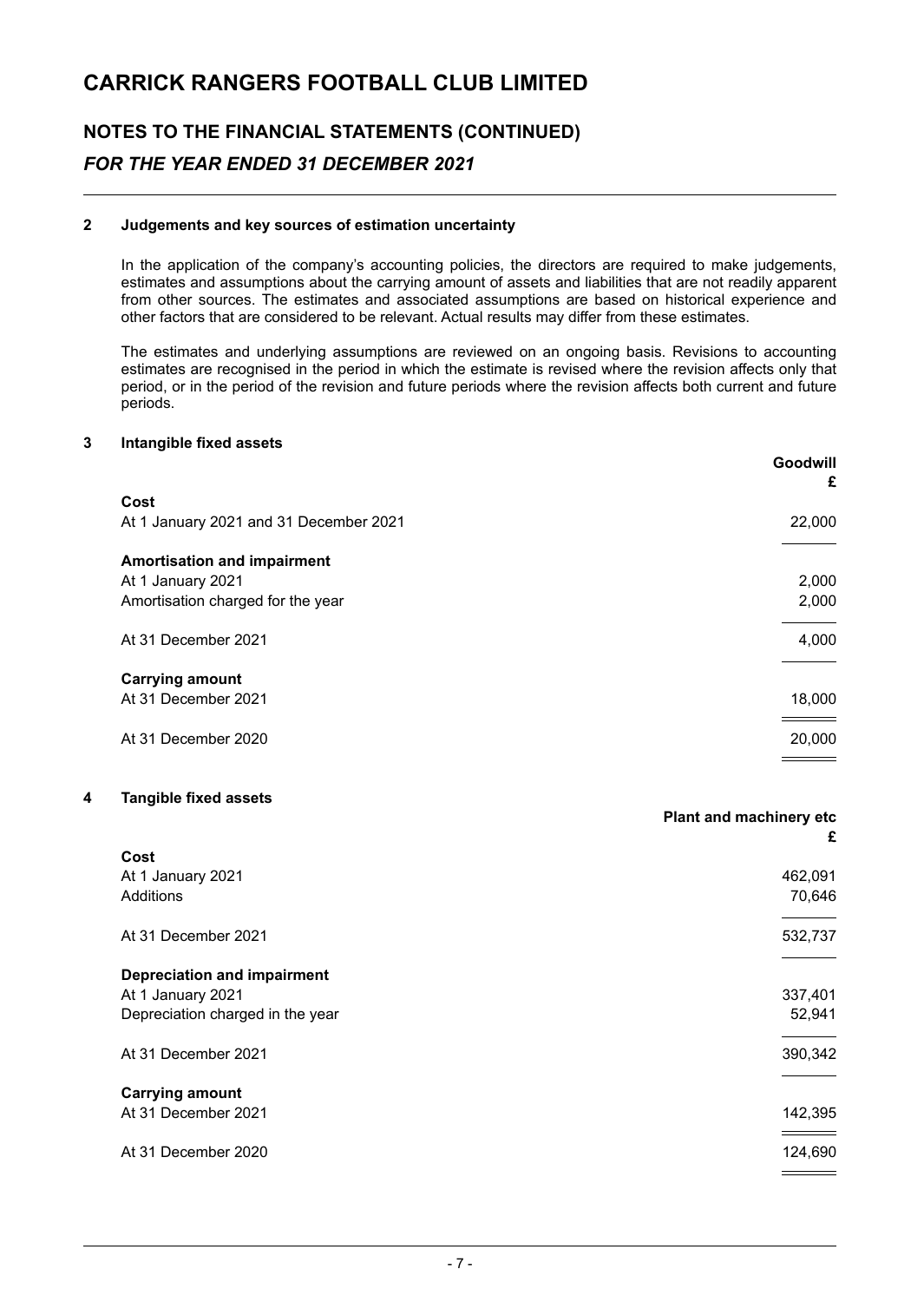### **NOTES TO THE FINANCIAL STATEMENTS (CONTINUED)** *FOR THE YEAR ENDED 31 DECEMBER 2021*

| 4 | <b>Tangible fixed assets</b>                                                                                                                                                                                                |           | (Continued) |
|---|-----------------------------------------------------------------------------------------------------------------------------------------------------------------------------------------------------------------------------|-----------|-------------|
|   | Land and building have a cost and net book value of zero.<br>Other fixed assets have a cost and net book value of zero.                                                                                                     |           |             |
| 5 | <b>Debtors</b>                                                                                                                                                                                                              |           |             |
|   | Amounts falling due within one year:                                                                                                                                                                                        | 2021<br>£ | 2020<br>£   |
|   | Trade debtors                                                                                                                                                                                                               | 13,798    |             |
| 6 | Amounts owed by other clubs in relation to player transfers: 2021 £0: 2020 £0<br>Creditors: amounts falling due within one year                                                                                             |           |             |
|   |                                                                                                                                                                                                                             | 2021      | 2020        |
|   |                                                                                                                                                                                                                             | £         | £           |
|   | <b>VAT</b>                                                                                                                                                                                                                  | 4,538     | 1,077       |
|   | <b>PAYE</b>                                                                                                                                                                                                                 | 2,979     | 2,449       |
|   | Directors' current account                                                                                                                                                                                                  | 64,650    | 64,650      |
|   | Accruals                                                                                                                                                                                                                    | 1,780     | 1,780       |
|   | <b>Corporation Tax</b>                                                                                                                                                                                                      | 52,008    | 33,606      |
|   |                                                                                                                                                                                                                             | 125,955   | 103,562     |
|   |                                                                                                                                                                                                                             |           |             |
|   | Amounts owed to other clubs in relation to player transfers: 2021 £0: 2020 £0<br>Bank loans: 2021 £0: 2020 £0<br>Bank overdrafts: 2021 £0: 2020 £0<br>Other loans: 2021 £0: 2020 £0<br>Loans from members: 2021 £0: 2020 £0 |           |             |

### **7 Creditors: amounts falling due after more than one year**

|                        | 2021                                           | 2020<br>£       |
|------------------------|------------------------------------------------|-----------------|
| Sport Northern Ireland | 1,371<br>and the control of the control of the | 25,834<br>_____ |

During the year ended 31 December 2012, Sport Northern Ireland issued a capital grant towards the new 3G pitch totalling £237,783. The terms and conditions of this grant have been signed under legal contract, The grant period is 10 years and consequently the grant is to be amortised over a 10 year period which represents a capital grant release of £23,778 pr annum.

In November 2014 Sport Northern Ireland issued a further grant of £6,487 towards the 3G pitch which is also to be amortised over a 10 year period which represents a capital grant release of £685 per annum.